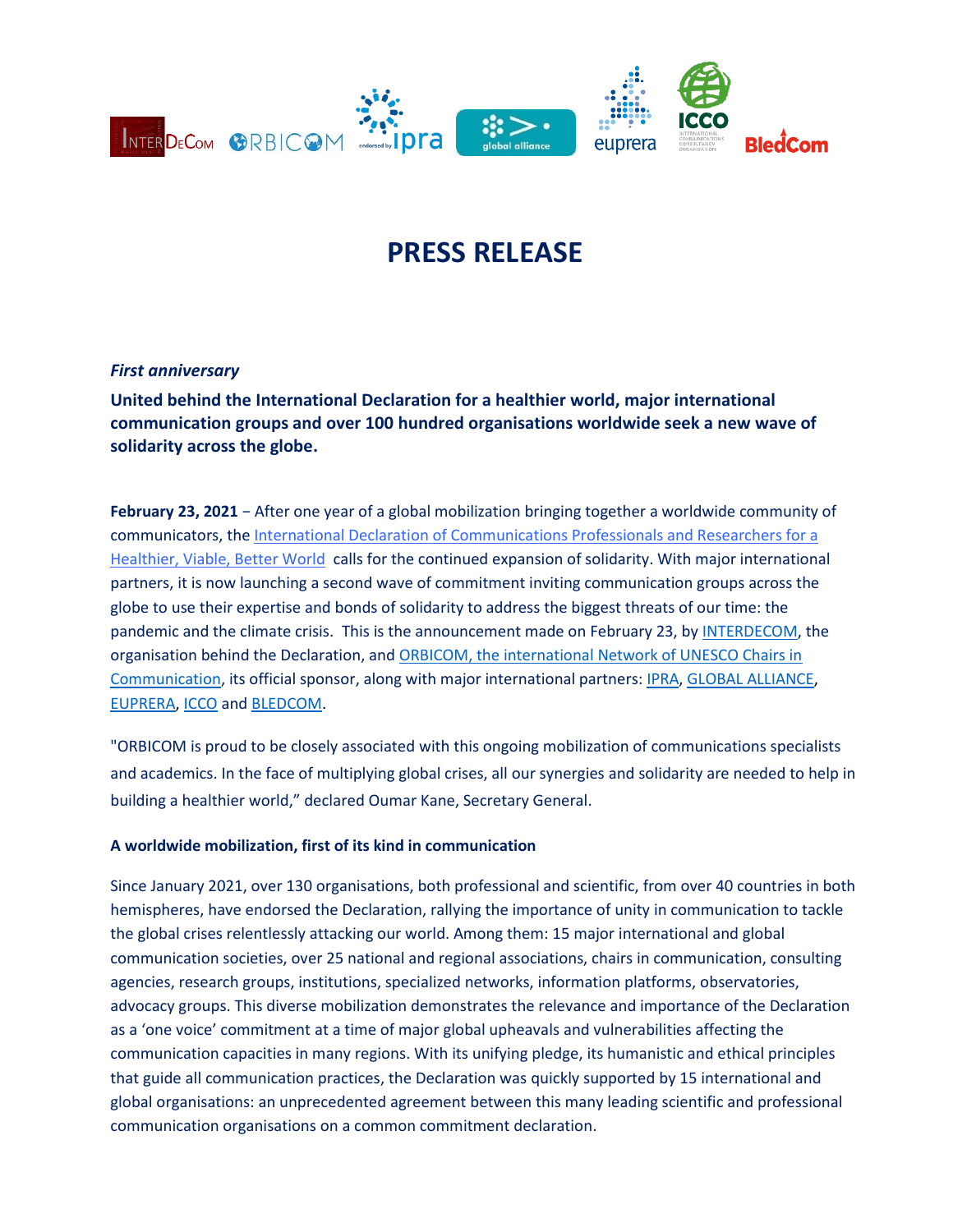### **Major Partners**

The mobilization was indeed swiftly inspired by the leadership set by the major international organisations. And among them, the International Public Relations Association [\(IPRA\)](http://www.ipra.org/), th[e GLOBAL ALLIANCE](http://www.globalalliancepr.org/) for Public Relations and Communication Management, the European Public Relations Education and Research Association [\(EUPRERA\)](https://euprera.org/), the International Communications Consultancy Organisation [\(ICCO\)](https://iccopr.com/) and [BLEDCOM](https://www.bledcom.com/) (International Public Relations Research Symposium) have become major partners: "Alongsid[e ORBICOM,](https://orbicom.ca/?lang=en)  [the international Network of UNESCO Chairs in Communication,](https://orbicom.ca/?lang=en) our official sponsor, their active involvement since the very first months of this far-reaching mobilization has had a vibrant and direct role on the continuous growth of the Declaration at the global scale," stressed Solange Tremblay, INTERDECOM President.

"Faced with global issues of such a magnitude, this unifying mobilization must expand in every part of the world. We encourage our larger communication community to show their solidarity to all the signatories that have joined us from Latin America, Europe, North America, Africa, Asia and Australia during this first year. Strength in numbers remains a determining factor," added Oumar Kane, ORBICOM Secretary General.

### Partners' comments

**Etsuko Tsugihara, IPRA President**: *"One year on, we are proud to have supported this Declaration. Public relations professionals have a clear responsibility to commit to transparent communication and support a better post-pandemic world. Communicators are by nature bridge builders, door openers and enablers of mutual understanding. That's why we are embracing these commitments and salute the success of this initiative of the international team behind the Declaration and the immediate support of our UNESCO colleagues."*

**Justin Green, Global Alliance President & CEO**: "*It is essential to unite the global public relations and communications community when taking an active role in leading public information campaigns, helping people understand and share knowledge on the major global risks of our time, such as the pandemic and the climate crisis. Together, we can build a new global community of respect, truth, knowledge, peace, inclusiveness, and justice for all. For this every reason, is why Global Alliance and I as President fully support this Declaration.*"

**Stefania Romenti, EUPRERA President**: *"Current challenges, from pandemic to climate change, require a new and strong awareness of the role of communication. Of a clear, competent, truthful communication. EUPRERA will continue to strongly support the Declaration, because it is in line with its mission to educate to quality communication with solid scientific foundations."*

**Nitin Mantri, ICCO President**: *"As our fragile world is fighting the ongoing pandemic and the continuous assault of the climate crisis; accurate, fact-based, sound and inclusive communications need to be advocated on a daily basis in all parts of the world. In these unprecedented times, a strong, unified voice, echoing ethical and humanist values, must mobilize and strengthen our communication forces throughout the globe. ICCO is proud to embrace this 'one voice' Declaration.*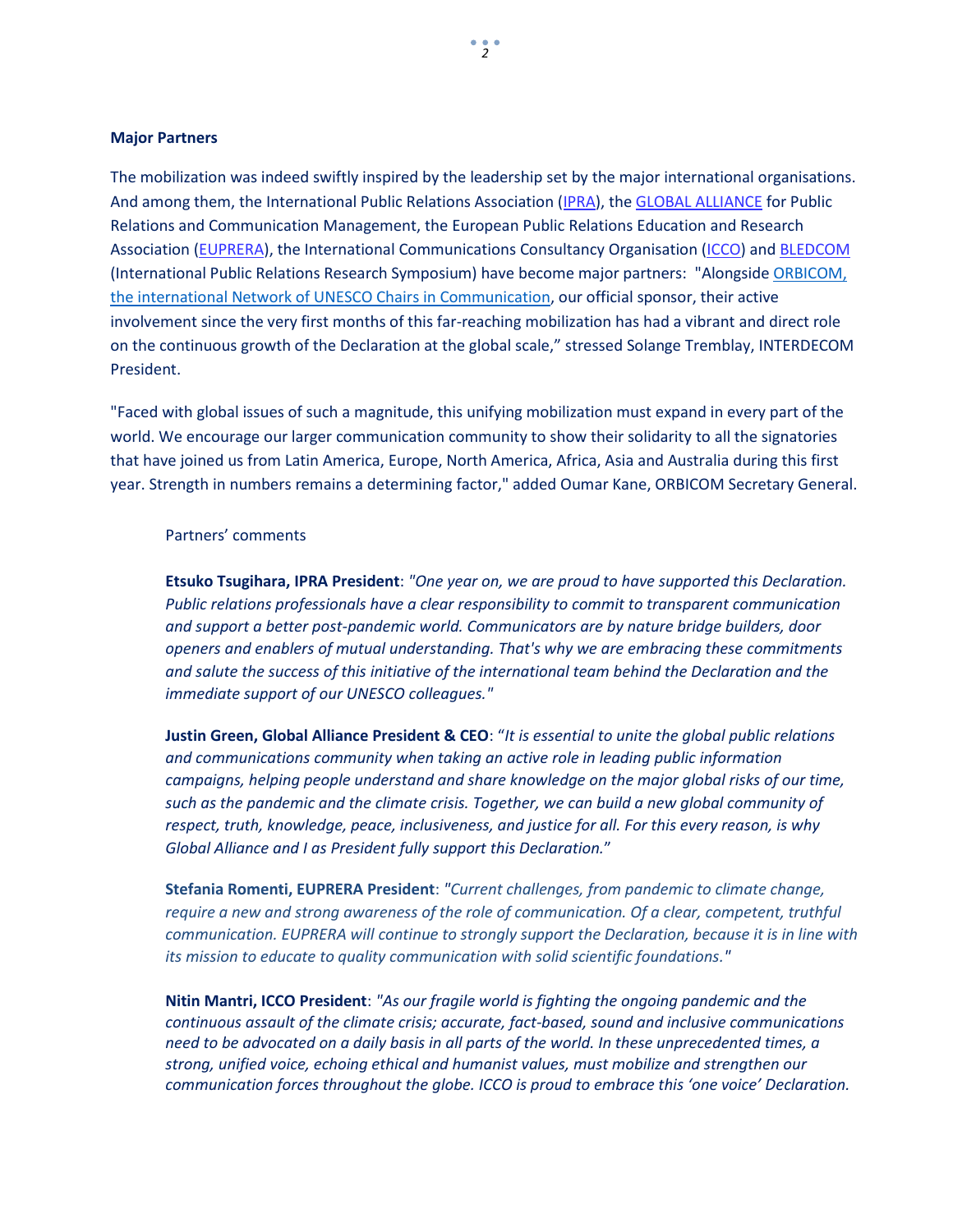**Dr. Dejan Verčič, BledCom Co-founder**: "*Trustworthy, ethical, inclusive, and respectful communication is a critical daily issue in our hypercomplex world that faces the major global threats of our time: climate change, pandemics, migrations, as well as infodemics and misinformation. Scholars, teachers and practitioners in communication have a shared responsibility to address them in a unified way and the Declaration articulates our commitment. BledCom fully supports this major call for unity.*"

Circulating in nine languages ─ English, French, Spanish, Portuguese, German, Italian, Turkish, Dutch and Greek, the Declaration and more information are available on the INTERDECOM's website: [www.interdecom.org.](http://www.interdecom.org/) Professional and scientific communication groups are invited to rally this worldwide mobilization by endorsing the Declaration on the [online form.](https://www.interdecom.org/formulaire-signature/)

**Lists follow (Appendices)**: Overview, International/Global Societies, National/Regional Associations, Chairs in Communication, People behind the Declaration.

**-30-**

**Media Contact** Solange Tremblay, President – INTERDECOM Email: [direction@interdecom.org](mailto:direction@interdecom.org)  Phone: +1 514 808 3165

Virginia Villa, Director of PR and Admin – EUPRERA Email: dpra@euprera.org

Source: INTERDECOM [www.interdecom.org](http://www.interdecom.org/)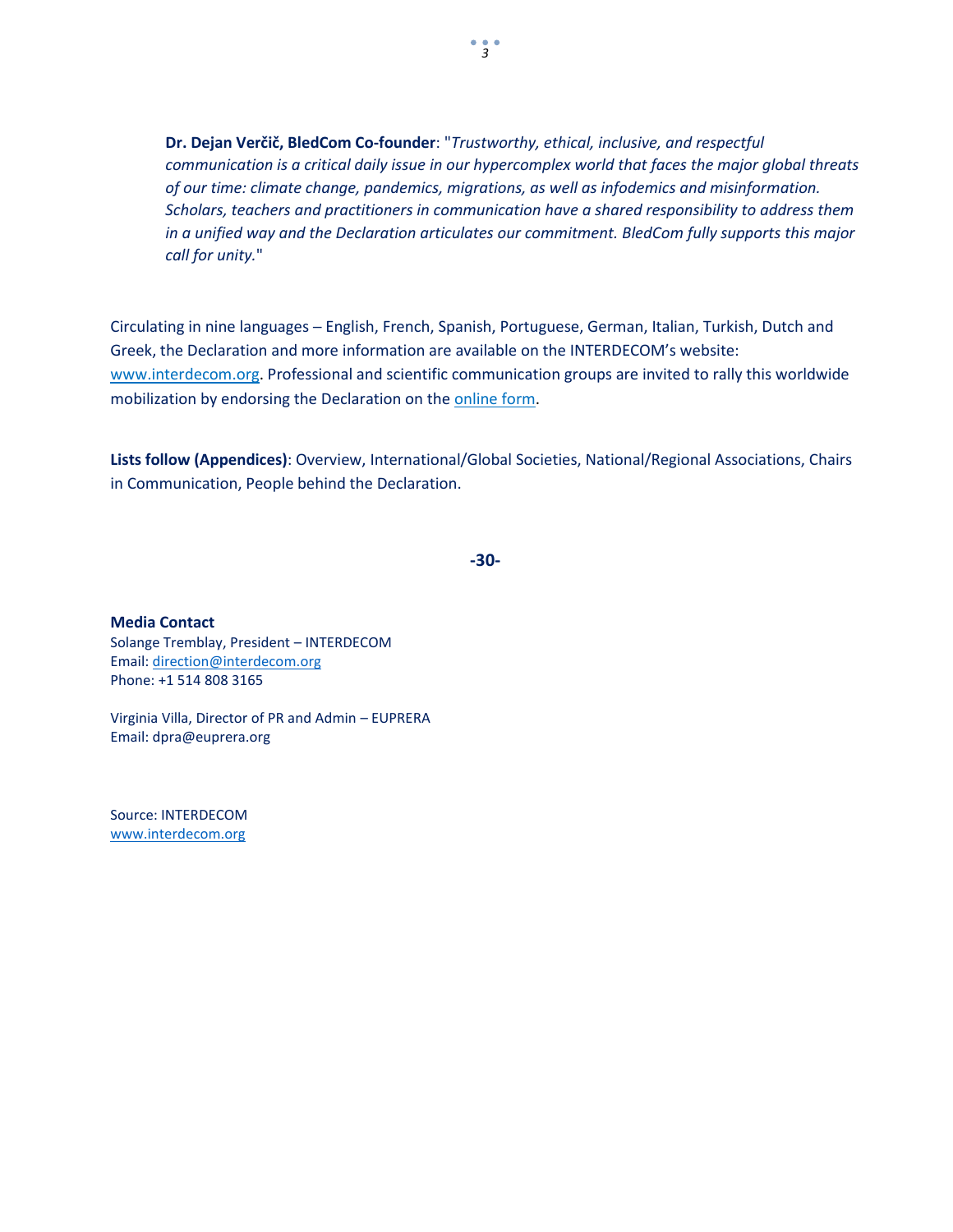# **APPENDICES**

### **Overview**

# **International Presence**

Professional + Scientific Communication Groups

**In Every Continent** 

+40 countries

# 15 major International | Global Organizations

## +100 signatories

· National & Regional Associations · Chairs in communication · · Consulting agencies · Research groups · Institutions ·

· Networks · Information Platforms ·

· Observatories · Advocacy groups ·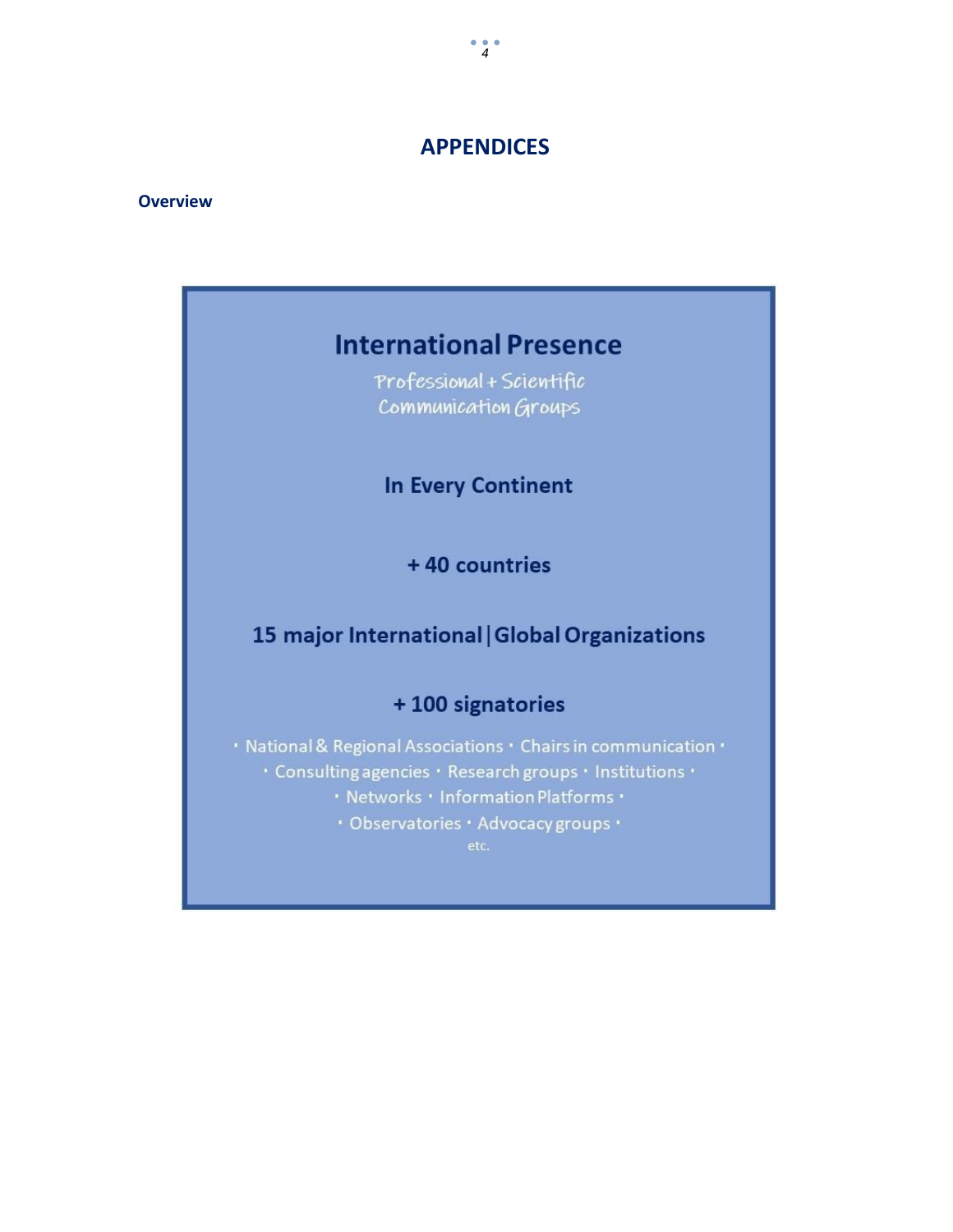#### **Behind the Declaration** (Authors & collaborators)

Solange Tremblay, lead author (Canada), Thierry Libaert, co-author (France), Steve Connor, close collaborator (United Kingdom), Christophe Koninckx, close collaborator (Belgium)

Ana Carolina Lins Peliz (Brazil), Céline Pascual-Espuny (France), Andrea Catellani (Italia), Danielle Maisonneuve (Canada), Cristobal Duarte (Spain), Michael Adler (Germany), Simonetta Lombardo (Italia)

Post-Launch Collaborations: Philippe Borremans (Belgium), TÜHİD - Turkish Public Relations Association (Turkey), Marian Ventura (Argentina), İnci Çınarlı (Turkey), Alexander Deliyannis (Greece), Arla Fytrou-Moschopoulou (Greece)

#### **Official Sponsor**

ORBICOM – International Network of UNESCO Chairs in Communication

### **Major Partners**

- International Public Relations Association (IPRA)
- Global Alliance for Public Relations and Communication Management
- European Public Relations Education and Research Association (EUPRERA)
- International Communications Consultancy Organisation (ICCO)
- BLEDCOM (International Public Relations Research Symposium)

### **International & Global Societies**

**ORBICOM (International Network of UNESCO Chairs in Communication) – Official Sponsor** 

- **BLEDCOM** The International Public Relations Research Symposium
- Chartered Institute of Public Relations (CIPR)
- **EUROPEAN COMMUNICATION Research and Education Association (ECREA)**
- **EURIO** European Public Relations Education and Research Association (EUPRERA)
- **Global Alliance for Public Relations and Communication Management**
- **International Association for Media and Communication Research (IAMCR)**
- International Association of Business Communicators (IABC)
- **International Communication Association (ICA)**
- International Communications Consultancy Organisation (ICCO)
- **International Environmental Communication Association (IECA)**
- **International Public Relations Association (IPRA)**
- **International Public Relations Network (IPRN)**
- Museum of Public Relations
- Public Relations Global Network (PRGN)